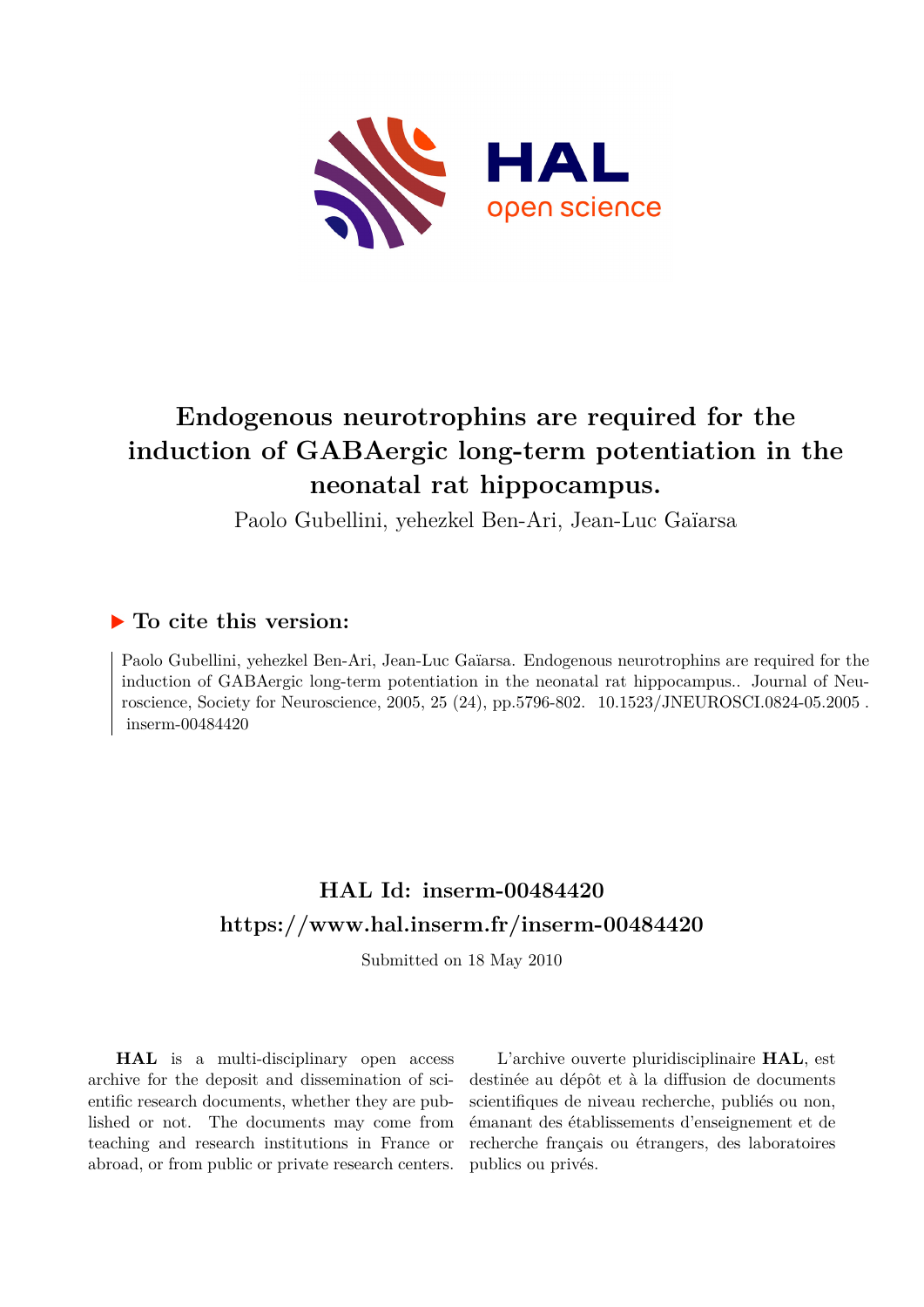**Development/Plasticity/Repair**

# **Endogenous Neurotrophins Are Required for the Induction of GABAergic Long-Term Potentiation in the Neonatal Rat Hippocampus**

#### **Paolo Gubellini,<sup>1</sup> Yehezkel Ben-Ari,<sup>2</sup> and Jean-Luc Gaïarsa<sup>2</sup>**

'Laboratoire "Interactions Cellulaires, Neurodégénérescence et Neuroplasticité," Centre National de la Recherche Scientifique-Unité Mixte de Recherche 6186, 13402 Marseille Cedex 20, France, and <sup>2</sup>Institut de Neurobiologie de la Méditerranée, Institut National de la Santé et de la Recherche Médicale Unité 29, 13273 Marseille Cedex 09, France

In the developing rat hippocampus, GABAergic synapses undergo a Ca<sup>2+</sup>-dependent long-term potentiation (LTP<sub>GABA-A</sub>); this form of **synaptic plasticity is induced in CA3 pyramidal neurons by delivering repetitive depolarizing pulses (DPs) to the recorded neuron, and it is expressed as a long-lasting increase in the frequency and amplitude of spontaneous GABAA receptor-mediated postsynaptic currents. In the present study, we examined the role of endogenous tropomyosin-related kinase receptor B (TrkB) receptor ligands and associated protein tyrosine kinases (PTKs) in the induction of LTPGABA-A. The application of Lavendustin A, a broad spectrum PTK inhibitor,** blocked the induction of LTP<sub>GABA-A</sub>, whereas Lavendustin B, its inactive form, had no effect. Moreover, k-252a and k-252b, two alkaloids that inhibit the kinase activity of the Trk receptor family, also prevented the induction of LTP<sub>GABA-A</sub>. On hippocampal slices incubated **withthe solubleform of TrkB receptor IgG (TrkB-IgG), which preventsthe activation of TrkB receptors by endogenous ligands, DPsfailed** to induce LTP<sub>GABA-A</sub>, whereas the incubation with TrkA-IgG or TrkC-IgG had no such effect. Altogether, these data indicate that endog**enous TrkB ligands and associated PTK activity are necessary for the induction of GABAergic LTP in the developing rat hippocampus.**

*Key words:* **BDNF; development; k-252a; Lavendustin A; neurotrophins; protein tyrosine kinase; synaptic plasticity**

#### **Introduction**

Long-term potentiation (LTP) is a form of activity-dependent change in synaptic efficacy that has been proposed to play a crucial role in learning and memory, pathological states of neuronal excitability, and the formation of proper synaptic connections. Over the past decades, the most extensive characterization of the cellular mechanisms involved in the induction and maintenance of LTP has been undertaken at glutamatergic synapses. However, both GABAergic and glycinergic synapses also undergo longterm plasticity in several brain regions (for review, see Gaïarsa et al., 2002). As for glutamatergic LTP, a rise in intracellular  $Ca^{2+}$ concentration is important in shaping the strength of inhibitory synapses. The pathway through which this Ca<sup>2+</sup> rise is translated into long-term changes of synaptic efficacy involves the activation of protein kinases (Kano and Konnerth, 1992; Kano et al., 1996). Although a considerable body of evidence indicates that brain-derived neurotrophic factor (BDNF) and associated protein tyrosine kinases (PTKs) contribute to the induction of glu-

Correspondence should be addressed to Dr. Paolo Gubellini, Interactions Cellulaires, Neurodégénérescence et Neuroplasticite´, Centre National de la Recherche Scientifique 31 Chemin Joseph Aiguier, 13402 Marseille Cedex 20, France. E-mail: paolo.gubellini@lncf.cnrs-mrs.fr.

DOI:10.1523/JNEUROSCI.0824-05.2005

Copyright © 2005 Society for Neuroscience 0270-6474/05/255796-07\$15.00/0

tamatergic LTP (O'Dell et al., 1991; Grant et al., 1992; Huang and Hsu, 1999), little is known about their possible role in the induction and/or maintenance of synaptic plasticity at inhibitory synapses (Kotak et al., 2001).

In previous studies, we reported that GABAergic synapses in the developing rat hippocampus undergo a  $Ca^{2+}$ -dependent LTP of GABAA receptor-mediated transmission following the application of repetitive depolarizing pulses (DPs) (Caillard et al., 1999). This GABAergic LTP is induced by a conditioning protocol relevant to physiological conditions, and it is present during a narrow postnatal time window (Gubellini et al., 2001). In the present study, we investigate the possible contribution of PTKs and endogenous tropomyosin-related kinase receptor B (TrkB) ligands in the induction and expression of this form of synaptic plasticity.

#### **Materials and Methods**

*Brain slice preparation.* Experiments were performed on hippocampal CA3 neurons obtained from male Wistar rats between postnatal day 4 (P4) and P8. All animal experiments have been performed in accordance with the European Communities Council Directive. Hippocampal slices, 600  $\mu$ M thick, were obtained as described previously (Gubellini et al., 2001) and submerged in artificial CSF (ACSF) at room temperature, with the following composition (in mm): 126 NaCl, 3.5 KCl, 2 CaCl<sub>2</sub>, 1.3  $MgCl<sub>2</sub>$ , 1.2 NaH<sub>2</sub>PO<sub>4</sub>, 25 NaHCO<sub>3</sub>, and 11 glucose, pH 7.4, gassed with 95%  $O_2$  and 5%  $CO_2$ . Slices were then transferred to a submerged recording chamber and perfused with ACSF (2.5–3 ml/min) at 34°C.

*Whole-cell recordings.* Whole-cell patch-clamp recordings were performed with an Axopatch 200B amplifier (Axon Instruments, Foster

Received Aug. 4, 2004; revised May 10, 2005; accepted May 14, 2005.

This work was supported by the Institut National de la Santé et de la Recherche Médicale. P.G. was a recipient of a Fondation pour la Recherche Médicale grant in 2001 and a Centre National de la Recherche Scientifique contract (Chargé de Recherche Associé) in 2003.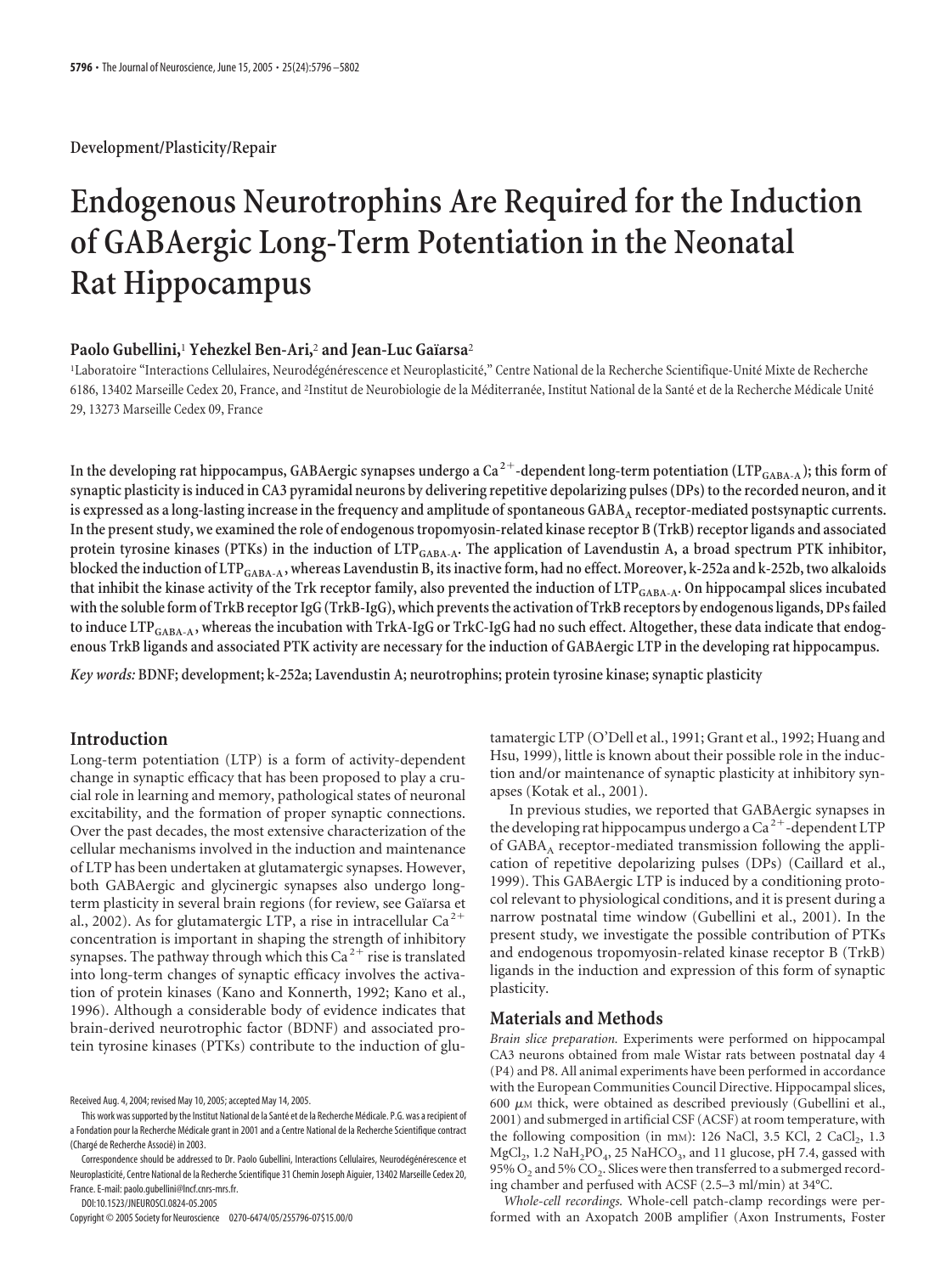City, CA). Borosilicate microelectrodes  $(4-8 \text{ M}\Omega)$  were filled with an internal solution composed of the following (in mM): 110 CsCl, 30 K-gluconate, 10 HEPES, 1.1 EGTA, 0.1 CaCl<sub>2</sub>, 4 MgATP, and 0.3 NaGTP. Our conditioning protocol consisted of 20 DPs, each lasting 500 ms and ranging from  $-80/-90$  to  $-20/0$  mV, delivered at 0.1 Hz. Each DP evoked a large inward current (Fig. 1*A*, inset) (Gubellini et al., 2001). These DPs trigger an increase in intracellular  $Ca^{2+}$  because of the opening of voltage-activated calcium channels (Caillard et al., 1999). During experiments, series resistance ( $R_s$ ), capacitance, and membrane resistance  $(R_m)$  were determined on-line with Acquis 4.0 software (AC-QUIS1; G. Sadoc, Bio-Logic, Orsay, France). Spontaneous GABAergic activity was monitored and recorded by pClamp software (Axon Instruments). Cells with unstable  $R<sub>m</sub>$  or  $R<sub>s</sub>$  were discarded from data analysis.

*Data acquisition and analysis.* The spontaneous  $GABA_A$  ( $SGABA_A$ ) receptor-mediated synaptic activity was stored on-line on a personal computer and analyzed off-line with Mini Analysis 5.6 software (Synaptosoft, Leonia, NJ) and Prism 3.03 (GraphPad, San Diego, CA). The threshold for detection was set at four times the SD of the baseline noise. The fact that no false events would be identified was confirmed by visual inspection for each experiment. To calculate the amplitude of spontaneous GABA<sub>A</sub> postsynaptic currents (PSCs), multiple overlapping events were discarded. For data presented as mean  $\pm$  SEM, statistical analysis was performed using a paired Student's *t* test. To determine whether GABAergic LTP was induced, we compared the interevent interval cumulative distribution before and after the conditioning protocol for each cell by the Kolmogorov–Smirnov (K-S) test. The area of the DP-induced calcium inward current was calculated by integrating the current underlying the event itself. Statistics about presented data, when not shown in the Results, are reported in the figure.

*Drugs.* 6-Cyano-7-nitroquinoxaline-2,3-dione (CNQX), D-2-amino-5-phosphovaleric acid (D-AP-5), and tetrodotoxin (TTX), were obtained from Tocris Cookson (Bristol, UK); k-252a and k-252b were obtained from Calbiochem (La Jolla, CA). All of these drugs were administered by dissolving them in the perfusing solution. Lavendustin A and Lavendustin B were obtained from Sigma (St. Louis, MO); both were incubated for  $\geq$  2 h before the recording. BDNF (Sigma) was dissolved at 20  $\mu$ g/ml in PBS. To sequester endogenous Trk receptor ligands, hippocampal slices were incubated for 5–8 h in ACSF containing 5  $\mu$ g/ml Trk-IgG (R & D System, Minneapolis, MN) before recording. Trk-IgG is a soluble form of Trk receptor (Shelton et al., 1995), a chimera molecule in which the extracellular portion of the Trk receptor is fused to the constant fraction portion of the antibody. In the present study, we used TrkA-IgG to sequester NGF (average incubation time,  $6 \pm 1$  h), TrkB-IgG to sequester BDNF and neurotrophin-4 (NT-4) (average incubation time,  $6 \pm 1$  h), and TrkC-IgG to sequester NT-3 (average incubation time,  $7 \pm 1$  h). Control experiments were conducted on hippocampal slices incubated for the same duration in ACSF alone.

#### **Results**

Spontaneous  $GABA_A$  receptor-mediated postsynaptic currents were recorded from CA3 pyramidal neurons at a holding potential of  $-60/-70$  mV in the presence of 10  $\mu$ M CNQX and 40  $\mu$ M D-AP-5. The conditioning protocol used to induce the long-term changes in synaptic efficacy consisted of 20 DPs (see Materials and Methods for details) delivered at 0.1 Hz. Each DP evoked a large inward current (Fig. 1*A*, inset) (Gubellini et al., 2001). Figure 1 illustrates a single experiment in which DPs resulted in a long-lasting increase in  $sGABA_A-PSC$  frequency and amplitude: respectively, from  $7 \pm 1$  Hz in control to  $15 \pm 2$  Hz 30 min after the DPs (400 events for both;  $p < 0.01$ ; K-S test) (Fig. 1*B*,*D*) and from 63  $\pm$  1 to 79  $\pm$  2 pA ( $p < 0.01$ ; K-S test) (Fig. 1*C*,*E*). On average, this DP protocol induced a long-term potentiation of  $sGABA_A-PSCs$  (LTP<sub>GABA-A</sub>), consisting a long-term increase  $(\geq 30 \text{ min})$  in both their frequency (165  $\pm$  30% of pre-DPs; *n* = 13;  $p < 0.05$ ; Student's *t* test) and amplitude (138  $\pm$  20% of pre-DPs;  $n = 13$ ;  $p < 0.05$ ; Student's *t* test). These control data are



Figure 1. DPs induce LTP<sub>GABA-A</sub>, a long-lasting increase in the frequency and amplitude of sGABA<sub>A</sub>-PSCs. **A**, Traces from a single experiment showing sGABA<sub>A</sub>-PSCs (holding potential, 60 mV) recorded before (left) and 30 min after (right) the DP conditioning protocol (inset shows a single DP). The frequency (*B*) and amplitude (*C*) of sGABA<sub>A</sub>-PSCs before and after the DP conditioning protocol are plotted against time (same cell as in *A*). Average frequency (*D*) and amplitude (E) of sGABA<sub>A</sub>-PSCs (bin, 1 min) before and after the DP conditioning protocol are plotted against time (same cell as in *A*).

shown in the control column in the histograms in both Figures 2 and 3.

#### **Role of PTKs in the induction of GABAergic LTP**

To determine whether PTK activity is required for the induction of  $LTP_{\text{GABA-A}}$ , we investigated the effect of Lavendustin A, an irreversible broad-spectrum inhibitor of PTKs. Preincubation of hippocampal slices for 3–4 h in 10  $\mu$ M Lavendustin A had no significant effect, per se, on either basal frequency or amplitude of sGABA<sub>A</sub>-PSCs: frequency in Lavendustin A was  $8 \pm 2$  Hz ( $n = 7$ ), versus  $11 \pm 2$  Hz (*n* = 13) before its application (*p* > 0.05; Student's *t* test); amplitude in Lavendustin A was  $61 \pm 9$  pA ( $n =$ 7), versus 53  $\pm$  6 pA ( $n = 13$ ) before its application ( $p > 0.05$ ; Student's *t* test). Similarly, currents induced by the DPs were not significantly affected by Lavendustin A:  $235 \pm 77$  nA·ms in control condition versus 212  $\pm$  24 nA·ms in Lavendustin A ( $p >$ 0.05; Student's *t* test). However, in these conditions (preincubation in 10  $\mu$ M Lavendustin A for 3–4 h), DPs failed to induce any significant change in both frequency and amplitude of sGABA<sub>A</sub>-PSCs (Fig. 2) (i.e., LTP<sub>GABA-A</sub> was inhibited). On average, in the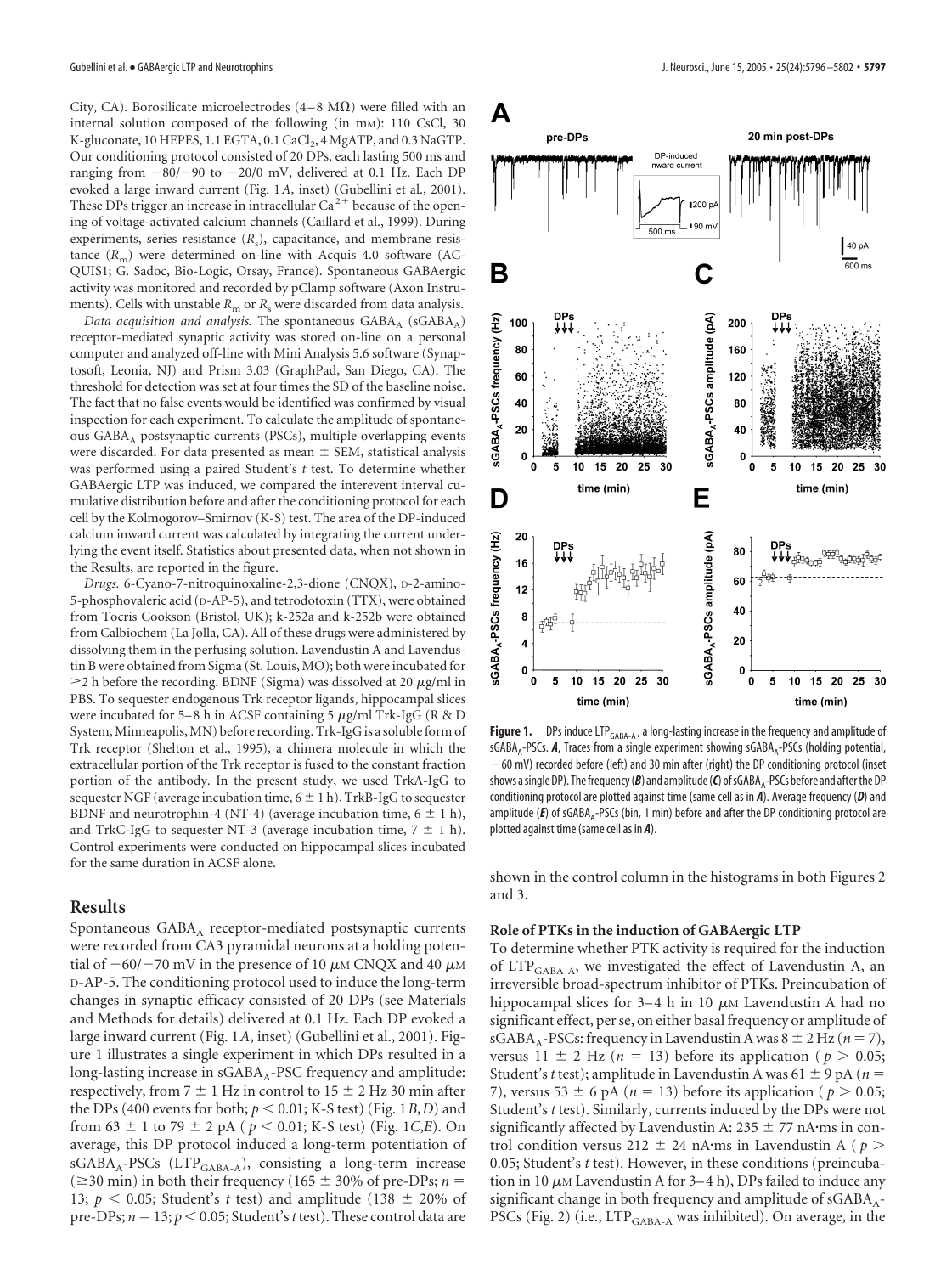

Figure 2. Role of PTKs in the induction of LTP<sub>GABA-A</sub>. *A*, Traces from a single experiment showing sGABA<sub>A</sub>-PSCs before (left) and 30 min after (right) DPs. In the presence of Lavendustin A, a broad-spectrum inhibitor of PTKs, DPs are unable to induce  $LTP_{\text{GABA-A}}$  (middle traces). Conversely, Lavendustin B, the inactive form, is not able to block LTP<sub>GABA-A</sub> (bottom traces). All cells were clamped at  $-65$  mV. Insets show a single DP in each condition.  $B$ , The histograms show the changes of frequency (left) and amplitude (right) of  $sGABA_A-PSCs$  30 min after the DPs. Although Lavendustin A (Lav. A)  $(n = 7)$  prevents significant changes of both of these parameters, its inactive form, Lavendustin B (Lav. B) ( $n = 6$ ), does not block LTP induction  $\hat{p}^{*}$  (\* $p <$  0.05 compared with pre-DPs;  $^{\mathfrak{H}} p <$  0.05 and  $^{\mathfrak{H5}} p <$  0.01 compared with control; Student's *t* test).

presence of this inhibitor, the frequency and amplitude of  $sGABA_A-PSCs$  after the DPs were, respectively, 107  $\pm$  16 and 111  $\pm$  24% compared with pre-DPs ( $n = 7$ ;  $p > 0.05$  for both; Student's *t* test). As a control for a possible nonspecific effect of Lavendustin A, its inactive analog, Lavendustin B, was used in a separate set of experiments. After preincubation with 10  $\mu$ M Lavendustin B, DPs were still able to trigger  $LTP_{\text{GABA-A}}$  (Fig. 2), thus confirming the specificity of Lavendustin A inhibitory effect. In these experiments, sGABA<sub>A</sub>-PSC frequency and amplitude were, respectively,  $125 \pm 5$  and  $164 \pm 30\%$  of pre-DPs ( $n = 6$ ;  $p < 0.05$ for both; Student's *t* test).

#### **Role of Trk receptor-coupled PTKs in the induction of GABAergic LTP**

The PTKs fall in two broad categories, the receptor-coupled and the nonreceptor-coupled PTKs. The former are linked to neurotrophins and growth factors, whereas the latter are a component of the intracellular signaling cascade. Having established that a broad-spectrum inhibitor of PTKs prevents the induction of LTP<sub>GABA-A</sub>, we next investigated the effect of k-252a, a more spe-



**Figure 3.** Role of PTKs coupled to Trk receptor family in the induction of LTP $_{\text{GABA-A}}$ . **A**, Traces from single experiments showing  $sGABA_A-PSCs$  before (left) and 30 min after (right) DPs, in the presence of two Trk receptor-associated PTK inhibitors, k-252a (top traces) or k-252b (bottom traces). Both of these compounds block the induction of LTP<sub>GABA-A</sub>. All cells were clamped at 65 mV. Insets show a single DP in each condition. *B*, The histograms show the changes of frequency (left) and amplitude (right) of sGABA<sub>A</sub>-PSCs 30 min after the DPs in control conditions and in the presence of k-252a ( $n=10$ ) or k-252b ( $n=8$ ). Only in control conditions, DPs were able to induce LTP at GABAergic synapses (\* $p < 0.05$  compared with pre-DPs; <sup>§</sup> $p < 0.05$  and<br><sup>§§</sup> $p < 0.01$  compared with control; Student's *t* test).

cific inhibitor of PTKs coupled to Trk receptor family (Knusel and Hefti, 1992; Ross et al., 1995). k-252a (100 nM) was bath applied for 10 –15 min before DPs, during DPs, and 5–10 min after DPs for a total time of 20 –30 min. As shown in Figure 3, this bath application of k-252a prevented the induction of  $LTP_{\text{GABA-A}}$ , whereas it had no effect on currents induced by the DPs (235  $\pm$  77 nA·ms in control vs 269  $\pm$  124 nA·ms in k-252a;  $p > 0.05$ ; Student's *t* test). The frequency of sGABA<sub>A</sub>-PSCs was 94  $\pm$  13% of pre-DPs, whereas amplitude was 93  $\pm$  13% of pre-DPs ( $n = 10$ ;  $p > 0.05$  for both; Student's *t* test). Application of k-252a alone (i.e., without DPs) for 20 –30 min had no significant effect per se on either frequency (14  $\pm$  6 vs 17  $\pm$  7 Hz; *n* = 10;  $p > 0.05$ ; Student's *t* test) or amplitude (53  $\pm$  9 vs 60  $\pm$  9 pA;  $n = 10$ ;  $p > 0.05$ ; Student's *t* test) of sGABA<sub>A</sub>-PSCs.

Similar results were obtained by using 100 nm k-252b (Fig. 3), which is a weaker inhibitor of Trk receptor-coupled PTK (Tanaka et al., 1997). In these experiments, sGABA<sub>A</sub>-PSC frequency and amplitude were 81  $\pm$  13 and 111  $\pm$  18%, respectively, of pre-DPs  $(n = 8; p > 0.05$  for both; Student's *t* test). Therefore, these results suggest that the activation of Trk receptor-coupled PTKs is required for the induction of LTP<sub>GABA-A</sub> in the developing rat hippocampus.

#### **Role of endogenous TrkB ligands in the induction of GABAergic LTP**

We next examined the possible contribution of endogenous Trk ligands. To this end, before electrophysiological recordings, hippocampal slices were incubated for 5–8 h in ACSF containing a neurotrophin receptor antagonist, consisting in the extracellular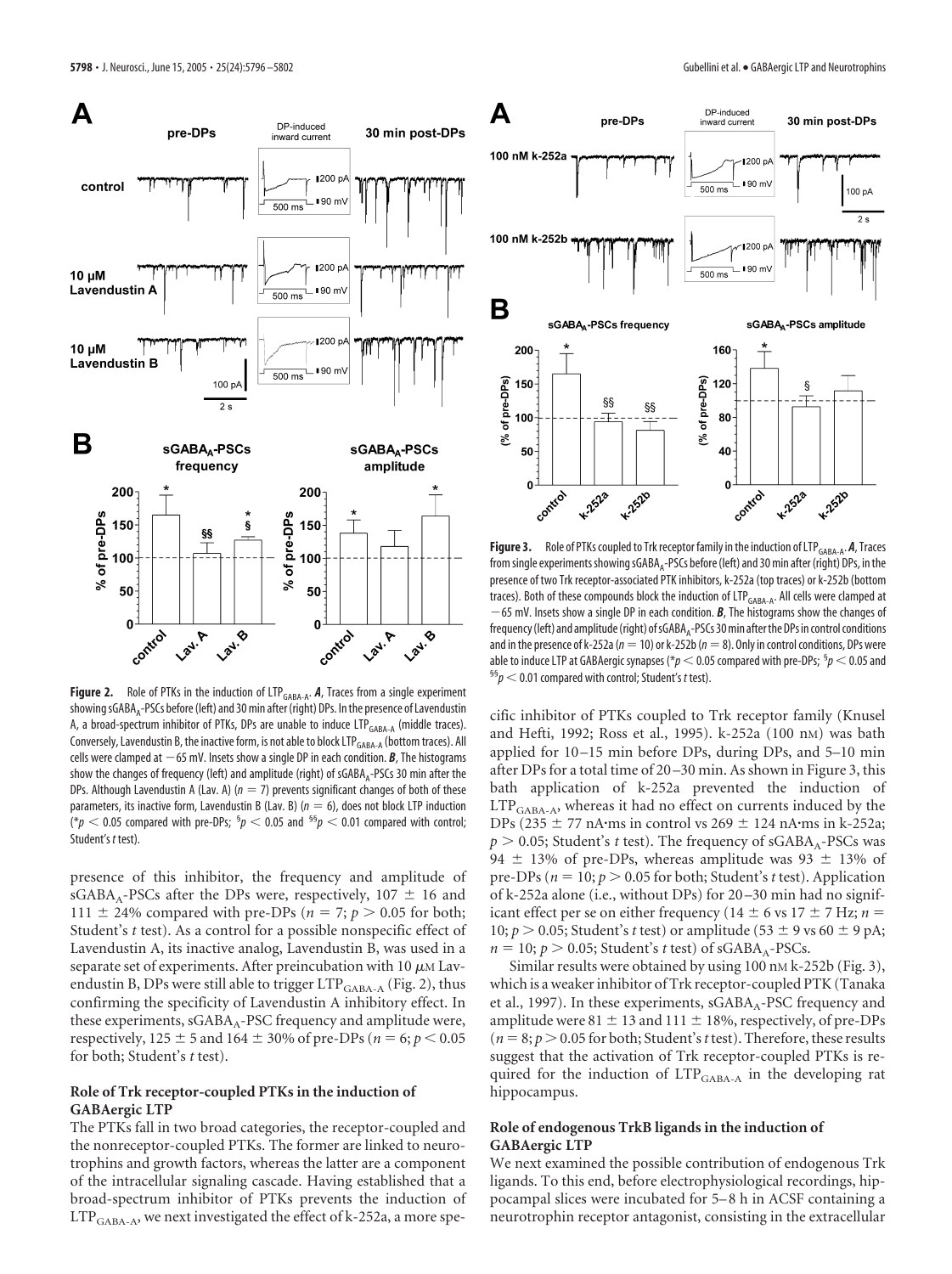

**Figure 4.** BDNF increases the frequency and amplitude of sGABA<sub>A</sub>-PSCs. A, Traces from a single experiment showing sGABA<sub>A</sub>-PSCs (holding potential,  $-70$  mV) recorded before (left) and 10 min after (right) BDNF onset (20 ng/ml). *B*, Time course of the effect of BDNF on the frequency of sGABA<sub>A</sub>-PSCs (bin, 1 min; same cell as in *A*). *C*, Cumulative probability plot of the sGABAA-PSCs amplitude (same cell as in *A*) before (open circles) and 10 min after (filled circles) the onset of BDNF ( $p < 0.05$ ; K-S test). **D**, Summary plot of the effect of BDNF on sGABA<sub>A</sub>-PSC frequency versus time in control ( $n=9$ ) and in slices preincubated with 5  $\mu$ g/ml TrkB-IgG ( $n=$ 8). *E*, The histogram shows the average change in the amplitude (open bar) and frequency (filled bar) of sGABA<sub>A</sub>-PSCs induced by BDNF in control slices ( $n = 9$ ), after 20 min of BDNF washout ( $n = 9$ ), and in slices preincubated with 5  $\mu$ g/ml TrkB-IgG ( $n = 8; *p < 0.05$ compared with before BDNF application; Student's *t* test).

domain of each member of the Trk neurotrophin receptor fused to a human IgG Fc domain (Shelton et al., 1995): (1) TrkA-IgG (5  $\mu$ g/ml) to sequester endogenous NGF, (2) TrkB-IgG (5  $\mu$ g/ml) to sequester endogenous BDNF and NT-4, or (3) TrkC-IgG (5  $\mu$ g/ ml) to sequester endogenous NT-3. Control experiments consisted of hippocampal slices incubated for the same time duration in ACSF alone.

We first did a functional assay to test the penetration of Trk-IgG into the slices. For control hippocampal slices, bath application of BDNF (20 ng/ml) induced a significant increase in the frequency and amplitude of  $sGABA_A-PSCs$  in six of nine CA3 pyramidal neurons (one cell per slice). However, in slices preincubated with TrkB-IgG, BDNF had no effect on either amplitude or frequency of sGABA<sub>A</sub>-PSCs in seven of eight CA3 pyramidal neurons. These data are shown in Figure 4.

We then investigated the effect of DPs on  $sGABA_A-PSCs$  in slices preincubated with TrkB-IgG. Although in another series of control slices DPs induced a significant increase in both fre-



Figure 5. Role of endogenous TrkB ligands in the induction of LTP<sub>GABA-A</sub>. **A**, Traces from a single experiment show sGABA<sub>A</sub>-PSCs before (left) and 30 min after (right) DPs. In control condition, a series of DPs induces a potentiation of  $sGABA_A-PSC$  frequency and amplitude (top traces). Conversely, in the presence of 5  $\mu$ g/ml TrkB-IgG, DPs are unable to induce this form of synaptic plasticity (bottom traces). All cells were clamped at  $-70$  mV. Insets show a single DP in each condition. **B**, The histogram shows the changes of frequency (left) and amplitude (right) of sGABA<sub>A</sub>-PSCs 30 min after the DPs in control ( $n = 14$ ), TrkB-IgG-treated slices ( $n = 14$ ), TrkA-IgG-treated slices ( $n = 15$ ), and TrkC-IgG-treated slices ( $n = 15$ ) ( $p < 0.05$  compared with pre-DPs;  ${}^{5}p$   $<$  0.05 and  ${}^{55}p$   $<$  0.01 compared with control; Student's *t* test).

quency (125  $\pm$  7% of pre-DPs;  $p < 0.01$ ; Student's *t* test) and amplitude (126  $\pm$  4% of pre-DPs;  $p < 0.05$ ) of sGABA<sub>A</sub>-PSCs  $(n = 14)$  (Fig. 5), the application of TrkB-IgG prevented the induction of  $LTP_{GABA-A}$ . On average, the frequency and amplitude of sGABA<sub>A</sub>-PSCs were 96  $\pm$  9 and 108  $\pm$  7%, respectively, of pre-DPs ( $n = 14$ ;  $p > 0.05$  for both; Student's *t* test) in the presence of this antagonist (Fig. 5). In contrast, in slices incubated with TrkA-IgG ( $n = 15$ ) or TrkC-IgG ( $n = 15$ ), DPs were still able to induce a significant (for both drugs,  $p < 0.05$  compared with pre-DPs;  $p > 0.05$  compared with control; Student's *t* test) long-lasting increase in both frequency (126  $\pm$  6% of pre-DPs and 121  $\pm$  4% of pre-DPs, respectively) and amplitude  $(124 \pm 7\% \text{ of pre-DPs and } 132 \pm 13\% \text{ of pre-DPs, respectively})$ of  $sGABA_A-PSCs$  (Fig. 5).

It is important to note that incubation of the slices with TrkA-IgG, TrkB-IgG, or TrkC-IgG had no significant effect per se on basal frequency and amplitude of  $sGABA_A-PSCs$ . Basal frequency in slices incubated in TrkA-IgG, TrkB-IgG, or TrkC-IgG was  $10 \pm 2$ ,  $9 \pm 2$ , and  $8 \pm 2$  Hz, respectively ( $p > 0.05$  compared with  $7 \pm 2$  Hz in control slices; Student's *t* test), whereas amplitude was  $48 \pm 4$ ,  $45 \pm 5$ , and  $48 \pm 4$  pA, respectively ( $p > 0.05$ ) compared with 56  $\pm$  7 pA in control slices; Student's *t* test). Also, currents induced by the DPs were not significantly affected by these three compounds. The average area of the DP-induced cur-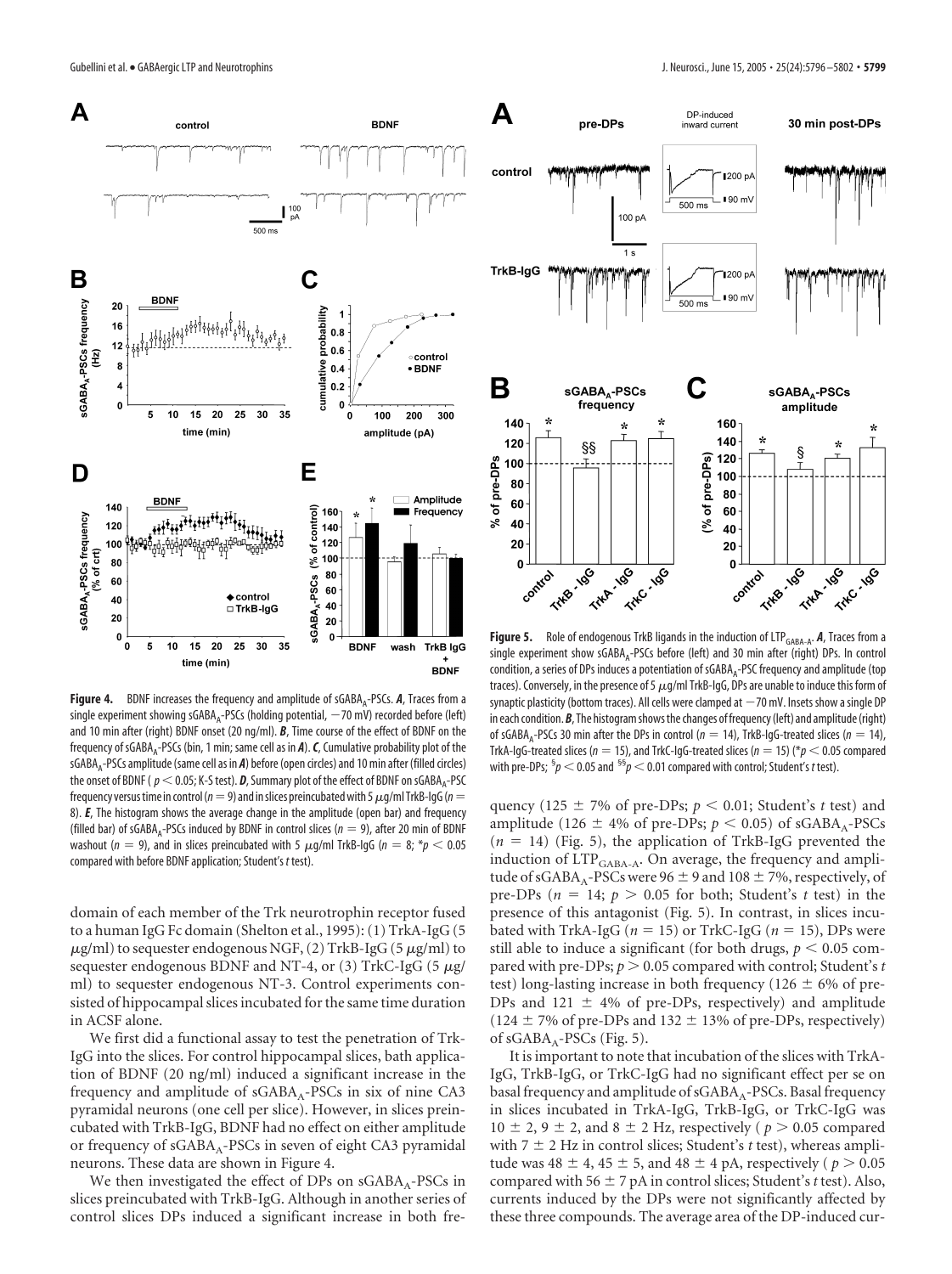

**Figure 6.** BDNF increases the frequency, but not the amplitude, of mGABA<sub>4</sub>-PSCs. **A**, Traces from a single experiment showing mGABA<sub> $A$ -PSCs (holding potential,  $-70$  mV) recorded before</sub> (left) and 10 min after (right) BDNF onset (20 ng/ml). *B*, Time course of the effect of BDNF on the frequency of mGABA<sub>A</sub>-PSCs (bin, 1 min; same cell as in *A*). *C*, Cumulative probability plot of the mGABAA-PSC amplitude (same cell as in *A*) before (open circles) and 10 min after (filled circles) the onset of BDNF ( $p>0.05$ ; K-S test). **D**, Summary plot of the effect of BDNF on mGABA<sub>A</sub>-PSC frequency versus time ( $n=5$ ).  $E$ , Average histograms of variations in frequency and amplitude of mGABA<sub>A</sub>-PSCs induced by BDNF ( $n = 5$ ; \* $p < 0.05$  compared with before applying BDNF; Student's *t* test).

rents was 211  $\pm$  55 nA·ms in TrkA-IgG, 182  $\pm$  36 nA·ms in TrkB-IgG, and  $158 \pm 45$  nA·ms in TrkC-IgG ( $p > 0.05$  for all, compared with  $235 \pm 77$  nA·ms in control slices; Student's *t* test). Therefore, it seems likely that endogenous TrkB ligands, but not of TrkA and TrkC, is required for the induction of  $LTP_{\rm GABA-A}$  in the developing rat hippocampus.

In a previous study, we reported that DPs induced an increase in the frequency of miniature  $GABA_A\text{-PSCs}$  (m $GABA_A\text{-PSCs}$ ) with no change in their amplitude, suggesting that  $LTP_{\rm GABA-A}$  is expressed as an increase in the probability of GABA release (Caillard et al., 1999). To determine whether BDNF also acts presynaptically in the present study, we investigated its effect on mGABA<sub>A</sub>-PSCs isolated in the presence of 1  $\mu$ M TTX, 10  $\mu$ M CNQX, and 40  $\mu$ M D-AP-5. As illustrated in Figure 6, bath application of BDNF (20 ng/ml) induced a significant increase in the frequency of mGABA<sub>A</sub>-PSCs (125  $\pm$  5% of control;  $p = 0.05$ ; Student's *t* test) with no change in their amplitude (101  $\pm$  3% of control;  $p > 0.05$ ; Student's *t* test;  $n = 5$ ; one cell per slice). These data also support the hypothesis that BDNF acts presynaptically in  $LTP_{\text{GABA-A}}$  induction.

#### **Role of TrkB receptor-coupled PTKs in the maintenance of GABAergic LTP**

To determine whether TrkB receptor-coupled PTK activity plays a role in the maintenance of GABAergic synaptic plasticity, in another series of experiments, k-252a was applied after the induction of LTP<sub>GABA-A</sub>. Figure 7A illustrates one of these experiments, in which DPs induced an increase in both frequency and amplitude of  $sGABA_A-PSCs$ , and the application of  $k-252a$  had no further effect on both these parameters. Figure 7*B* shows the pooled data obtained from eight cells in which k-252a was applied after the induction of GABAergic LTP. Thus, the stimulation of a PTK activity associated to TrkB receptors is necessary for the induction, but not for the maintenance, of LTP at GABAergic synapses.

#### **Discussion**

The development of highly organized structures in the CNS is a complex phenomenon, during which both activity-dependent and activity-independent mechanisms interact. There are several indications that long-term changes in synaptic efficacy, including long-term depression or potentiation, play a crucial role in the establishment of functional excitatory and inhibitory synapses in the developing brain (Shatz, 1990; Constantine-Paton and Cline, 1998; Gaïarsa et al., 2002). This hypothesis is based on the observation that these forms of synaptic plasticity are inducible during a restricted period of development closely matching the time window of synaptic maturation (Komatsu, 1994; Crair and Malenka, 1995; Kirkwood et al., 1995; Feldman et al., 1998; Kotak and Sanes, 2000) and that long-term modulation of synaptic strength mimics the functional maturation occurring *in vivo* (Isaac et al., 1997; Gubellini et al., 2001). To further strengthen this link between activity-dependent maturation and long-term plasticity, it is necessary to show that the same cellular mechanisms are involved in both phenomena. In this context, neurotrophins and related Trk receptor-coupled PTKs have been implicated in synapse development and plasticity. In cerebellar and hippocampal cultures, activity deprivation decreases the number of GABAergic synapses, an effect reversed by the application of BDNF or neurotrophin-4 (Marty et al., 2000; Seil and Drake-Baumann, 2000). Moreover, overexpression of BDNF (Aguado et al., 2003) or chronic treatment with different neurotrophins accelerates the functional maturation of GABAergic synapses (Marty et al., 1996; Vicario-Abejon et al., 1998; Schwyzer et al., 2002). BDNF and Trk receptor-coupled PTKs are also reported to play a role in the induction of LTP at glutamatergic synapses (O'Dell et al., 1991; Grant et al., 1992; Huang and Hsu, 1999).

In the present study, the observation that the induction of  $LTP_{\text{GABA-A}}$  is inhibited in the presence of Lavendustin A suggests that this form of synaptic plasticity requires the activation of PTKs. This broad-spectrum inhibitor has been reported to affect GABAA receptor function (Castel et al., 2000), and this effect might indirectly interfere with LTP<sub>GABA-A</sub> induction. However, this hypothesis appeared unlikely, because the more specific inhibitors of the Trk receptor-signaling pathway (i.e., k-252a and k-252b), which had no effect on the frequency and amplitude of sGABA<sub>A</sub>-PSCs, also prevented LTP<sub>GABA-A</sub>. Moreover, TrkB-IgG, a scavenger of endogenous BDNF and NT-4, but not TrkA-IgG or TrkC-IgG, prevented the induction of DP-induced GABAergic LTP. Altogether, these observations demonstrate the implication of endogenous TrkB ligands, such as BDNF or NT-4, in the induction of  $\text{LTP}_{\text{GABA-A}}$  in the developing rat hippocampus.

The conditioning protocol used in the present study to induce long-term changes in GABAergic synaptic efficacy consisted of 20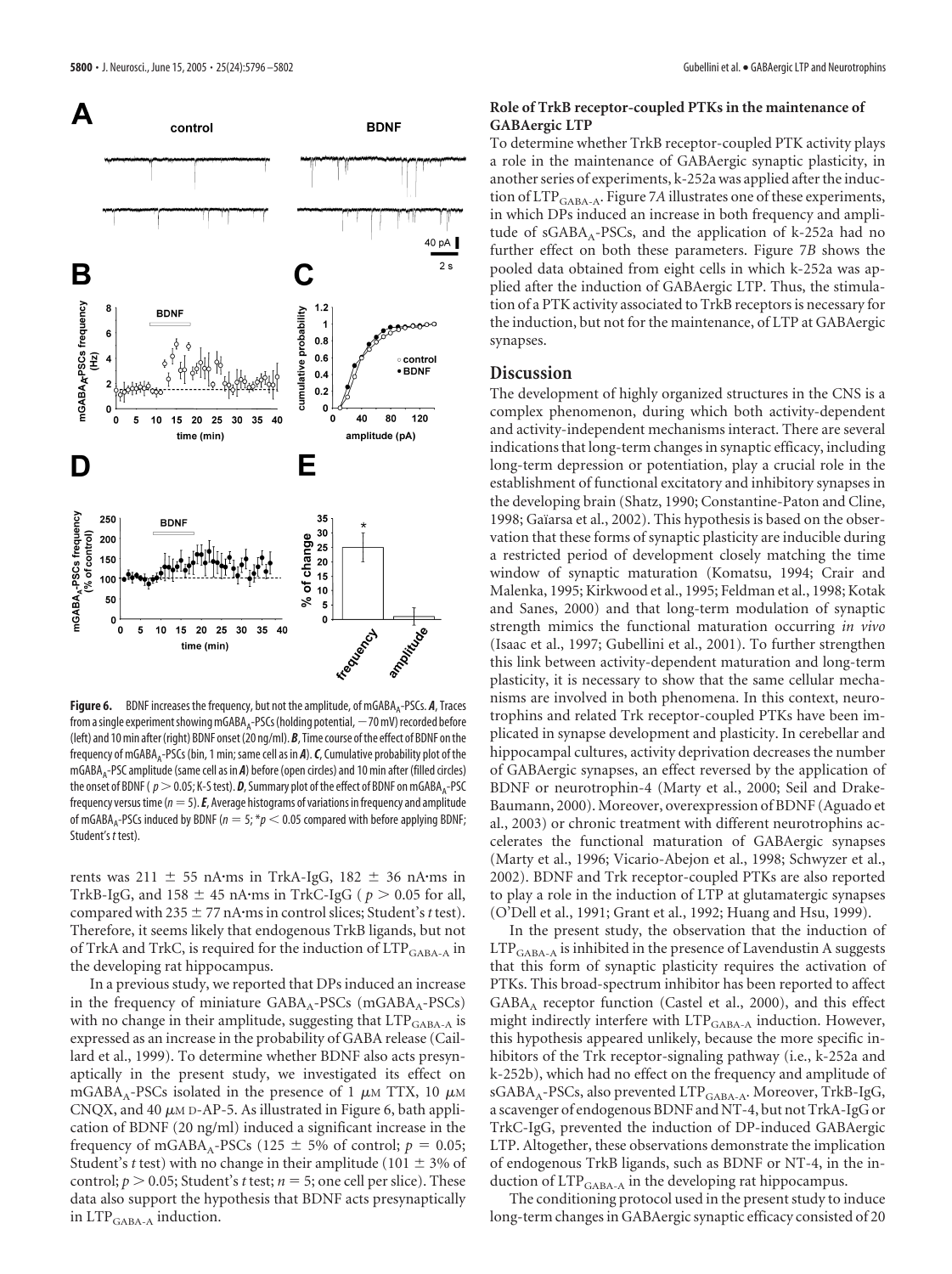

**Figure 7.** TrkB receptor-coupled PTK activity is not required to maintain LTP<sub>GABA-A</sub>. A, The graph shows the time course of a single experiment in which LTP<sub>GABA-A</sub>, induced by DPs, is not further affected by the subsequent application of k-252a ( $p>0.05$ ; K-S test). The traces show the sGABA<sub>a</sub>-PSCs 10 min before DPs (top), 10 min after DPs (middle), and 40 min after DPs (bottom) in the presence of k-252a. *B*, The histogram shows the overall changes of frequency and amplitude of sGABA<sub>A</sub>-PSCs 15 min after the DPs, during the application of k-252a, and 10 min after k-252a washout ( $n = 8$ ;  $* p < 0.05$  compared with pre-DPs; Student's *t* test).

DPs applied at a frequency of 0.1 Hz. These DPs provoked the activation of voltage-dependent Ca<sup>2+</sup> and Na<sup>+</sup> channels (Caillard et al., 1999; Gubellini et al., 2001). In a recent study, it has been shown that burst stimulations are more effective than tonic stimulation to induce a  $Ca^{2+}$ - and Na<sup>+</sup>-dependent release of BDNF (Balkowiec and Katz, 2002). Thus, our pattern of stimulation is likely to induce the release of BDNF, which will in turn trigger a cascade of events leading to the induction of GABAergic LTP in the neonatal rat hippocampus. However, BDNF alone does not induce an LTP, but rather a short-term potentiation. This suggests that the induction of a durable LTP might also require, besides BDNF, the electrical activation of the postsynaptic cell. Alternatively, the reversible effect of BDNF might depend on its concentration, and/or the duration of its application, and/or the necessity of other neurotrophins acting in concert with BDNF.

The location of these TrkB receptors and signaling pathway required for the induction of LTP<sub>GABA-A</sub> is, at present, still to be determined. We have shown previously that LTP<sub>GABA-A</sub> in the developing rat hippocampus is expressed presynaptically (Caillard et al., 1999; Gubellini et al., 2001), whereas its induction requires a postsynaptic rise in intracellular  $Ca^{2+}$  concentration (McLean et al., 1996; Caillard et al., 1999). This suggests that the information needed to induce LTP<sub>GABA-A</sub> is transmitted backwards from the postsynaptic pyramidal cell to the presynaptic interneurons. At presynaptic level, the increase in frequency and amplitude  $sGABA_A-PSCs$  can result from an increase in the firing of presynaptic interneurons or in the probability of GABA release. We have shown previously that the bursting protocol used in the present study also increases the frequency, but not the amplitude, of  $mGABA_A-PSCs$  and the amplitude of evoked GABAA-PSCs (Caillard et al., 1999). These observations suggest that the retrograde messenger required for the expression of LTP<sub>GABA-A</sub> acts presynaptically to modulate the probability of GABA release. Neurotrophins are good candidates for such a retrograde signaling: released by the postsynaptic element via a  $Ca<sup>2+</sup>$ -dependent mechanism (Lessmann et al., 2003), they can act presynaptically to modulate the probability of GABA release (Poo, 2001; our data). However, additional studies are required to fully address this hypothesis.

#### **Conclusions**

In this study, we provide evidence that PTKs coupled to TrkB receptor family, as well as endogenous TrkB ligands, are required for the induction of GABAergic LTP in the developing rat hippocampus. This form of synaptic plasticity, which is restricted to the first postnatal week of life, is induced by a protocol mimicking the neonatal brain activity leading to the functional maturation of GABAergic synapses (Gubellini et al., 2001). Following the hypothesis that GABAergic LTP represents a mechanism by which synapses are strengthened and selected in the developing brain (Gaïarsa et al., 2002), here we demonstrate that TrkB ligands play a major role in this process. Thus, the present study further supports a link between GABAergic LTP and the establishment of functional GABAergic synapses in the developing hippocampus, a process involving TrkB signaling.

#### **References**

- Aguado F, Carmona MA, Pozas E, Aguilo A, Martinez-Guijarro FJ, Alcantara S, Borrell V, Yuste R, Ibanez CF, Soriano E (2003) BDNF regulates spontaneous correlated activity at early developmental stages by increasing synaptogenesis and expression of  $K^+/Cl^-$  co-transport. Development 130:1267–1280.
- Balkowiec A, Katz DM (2002) Cellular mechanisms regulating activity-